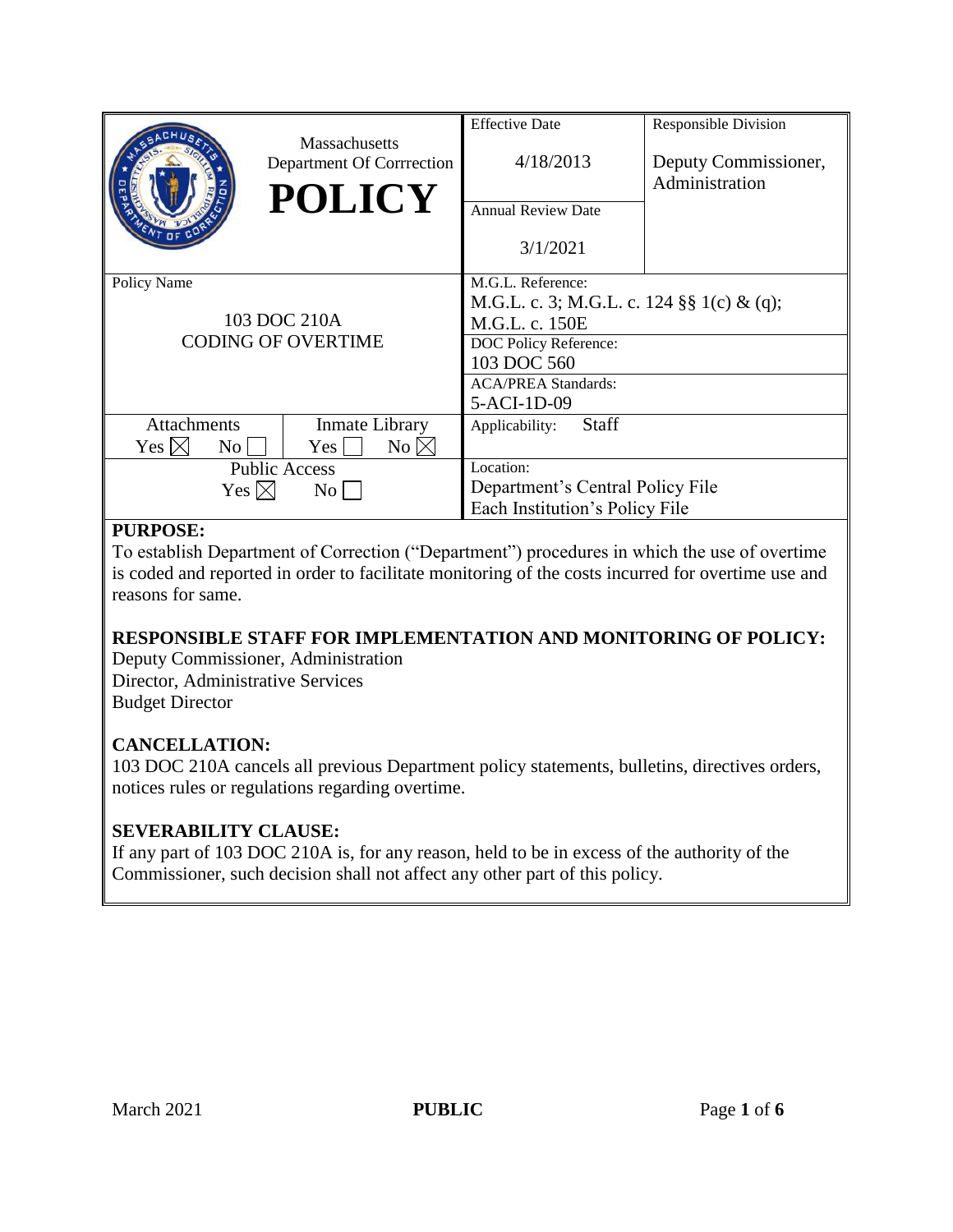# **TABLE OF CONTENTS**

| 210A.01 | <b>General Requirements</b> |  |
|---------|-----------------------------|--|
| 210A.02 | Categories of Overtime      |  |
| 210A.03 | Responsible Staff           |  |

#### **ATTACHMENTS**

| Attachment #1 | Daily Overtime Report         | Not on Intranet/PowerDMS |
|---------------|-------------------------------|--------------------------|
| Attachment #2 | <b>Weekly Overtime Report</b> | Not on Intranet/PowerDMS |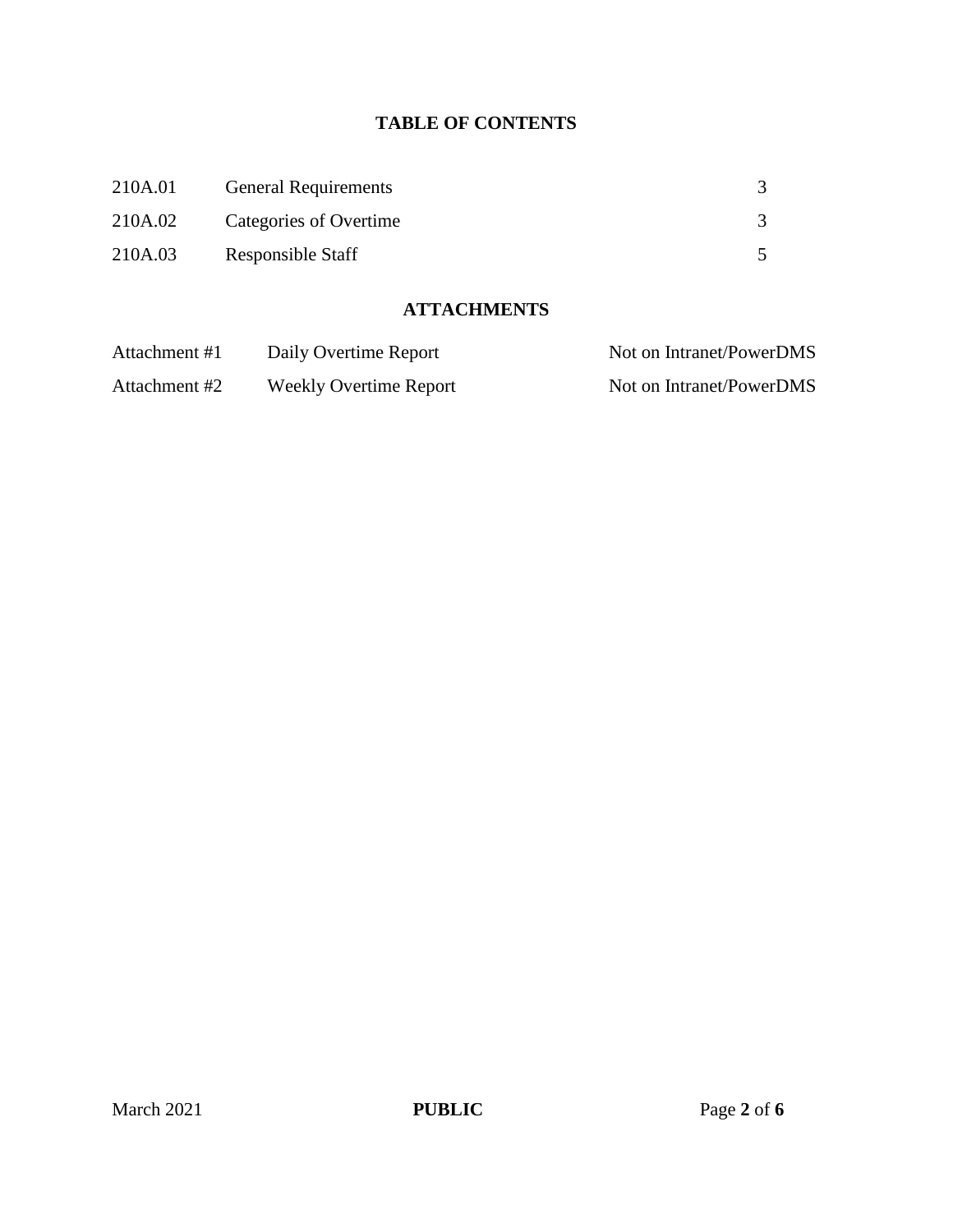#### **210A.01 GENERAL REQUIREMENTS**

Each Superintendent shall report the amount of overtime used and reasons for same on a daily/weekly basis to the Budget Director or designee, via the "Daily Overtime Report" (Attachment #1) and "Weekly Overtime Report" (Attachment #2). The reasons for the use of overtime shall be coded as indicated on the report forms and as described in this policy.

Each Superintendent and facility administrator shall implement the internal procedures necessary to code the use of overtime on a shift-by shift basis and to consolidate all shift reports into the weekly report.

For the purposes of the weekly overtime report the "week" begins Sunday, 7:00 a.m. and ends the following Sunday, 6:59 a.m.

#### **210A.02 CATEGORIES OF OVERTIME**

The following are descriptions of each of the categories of overtime listed on the daily/weekly report form:

Category 100 Vacancy: Overtime used to fill a post which is vacant due to any of the following reasons:

| <b>Personal Illness</b> | <b>Family Illness</b>      |
|-------------------------|----------------------------|
| Detached w/pay          | Leave w/o pay              |
| FMLA                    | <b>Industrial Accident</b> |
| Military                | <b>Shift Vacancy</b>       |
| Jury Duty               | Late Relief                |
| K-9 Training            | <b>Other Training</b>      |
| TRT/SRT Fill Behind     |                            |

In order to properly code the use of overtime, the shift commander shall first determine how many regular posts exist for which there are normally staff allocated on that particular shift, that particular day.

If the Shift Commander determines that the shift lacks sufficient staff to fill all of the regular posts due to absence(s) of some kind (except regularly scheduled days off), then he/she shall use one (1) or more of the vacancy codes as explanation for overtime hired to fill one of those regular posts; provided, that the Shift Commander exhausts all possible staff resources, via reassignment from existing regular posts which may safely be left vacant for that particular shift, and then, only to the degree that the number of staff hours lost due to vacancy exceeds the number of "relief" or "available" staff hours available on the shift.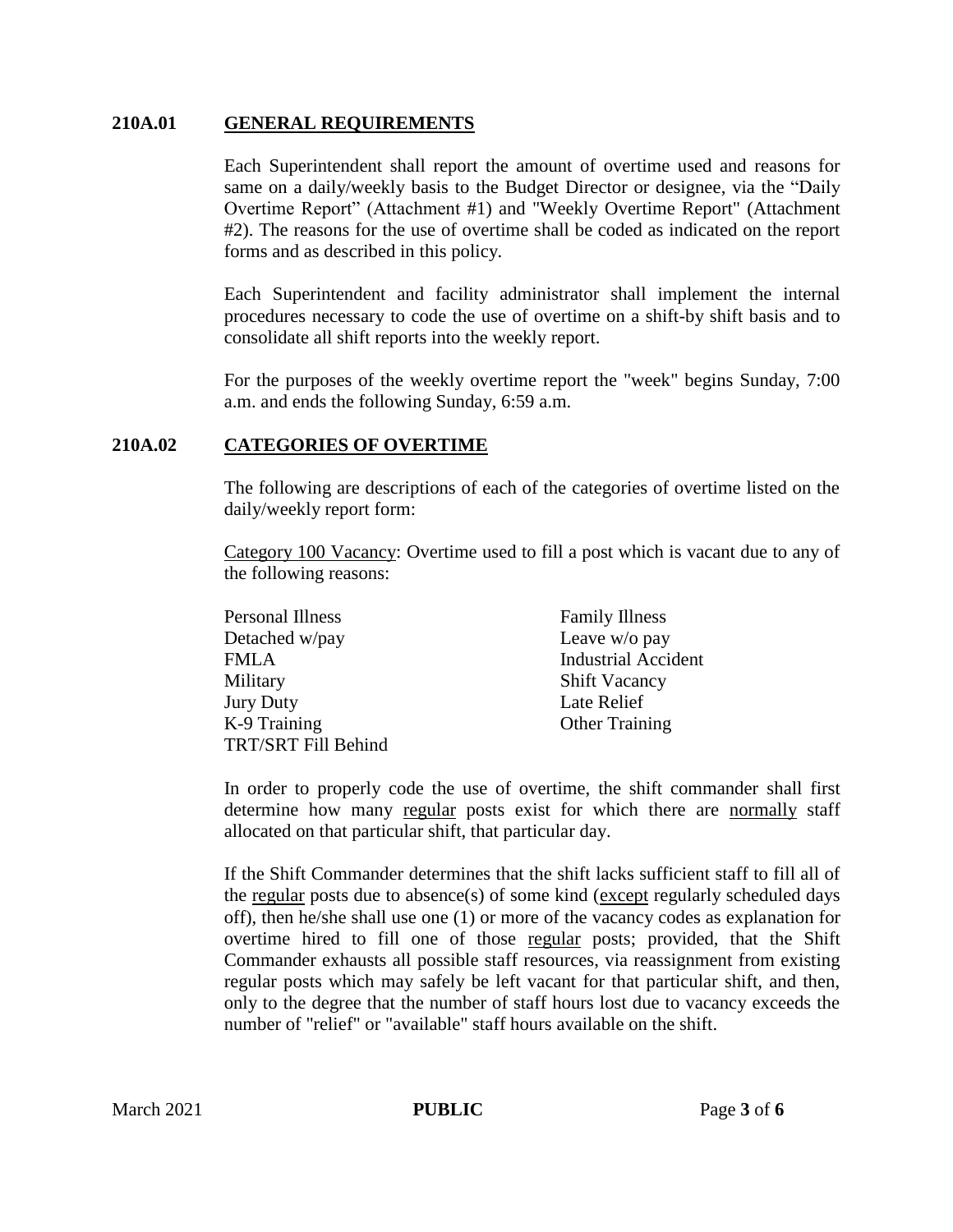When using the "vacancy" codes in accordance with the above guidelines, the specific codes, where applicable, shall be used in descending order as they appear on the form. In other words, if there are any "vacancies" that code (101) "Personal Illness" should be used for the corresponding number of hours necessary prior to attributing overtime use to any other code which is listed below "vacancy" on the form.

When utilizing TRT/SRT Fill Behind, the reporting authority shall include the name of the individual on TRT/SRT, the date in which the backfill was needed, and the name of the individual that received the overtime for the said backfill.

Category 200 - Emergency: Overtime used as a result of some emergency situation, excluding disorder situations listed under category 400, which requires keeping staff beyond their normal tour of duty or which requires that staff be called in to the institution during times other than their scheduled tour of duty. Such emergencies are listed on the "Weekly Overtime Report" form and include:

| Maintenance              | <b>WWTP</b>       |
|--------------------------|-------------------|
| Power Plant              | Medical / Code 99 |
| Locksmith                | Use of Force      |
| Security / Eyeball Watch | TAC Team Call Up  |

When utilizing TAC Team Call Up, the reporting authority shall include the name of the individual on the TAC Team, the date in which the backfill was needed, and the name of the individual that received the overtime for the said backfill.

Category 300 - Transportation: Overtime used for transportation of an inmate to court, medical appointment, other correctional facility or jurisdiction, or escorted furlough.

Category 400 - Disorders: Overtime used as part of the overall response to a specific disorder as listed on the "Daily Overtime Report" and "Weekly Overtime Report". The codes in this category correspond to the types of disorders for which reaction plans are required pursuant to 103 DOC 560, *Disorder Management*.

Category 500 - Medical: Overtime used to cover an outside hospital detail or an eyeball watch ordered by medical or mental health personnel.

For Hospital (Over ninety-six (96) or thirty-six (36) hours), the reporting authority shall include the inmate's name, the name of the individual receiving the overtime, as well as the date in which the overtime was required.

Category 600 - Administrative: Overtime used for various administrative functions as listed on the "Daily Overtime Report" and "Weekly Overtime Report".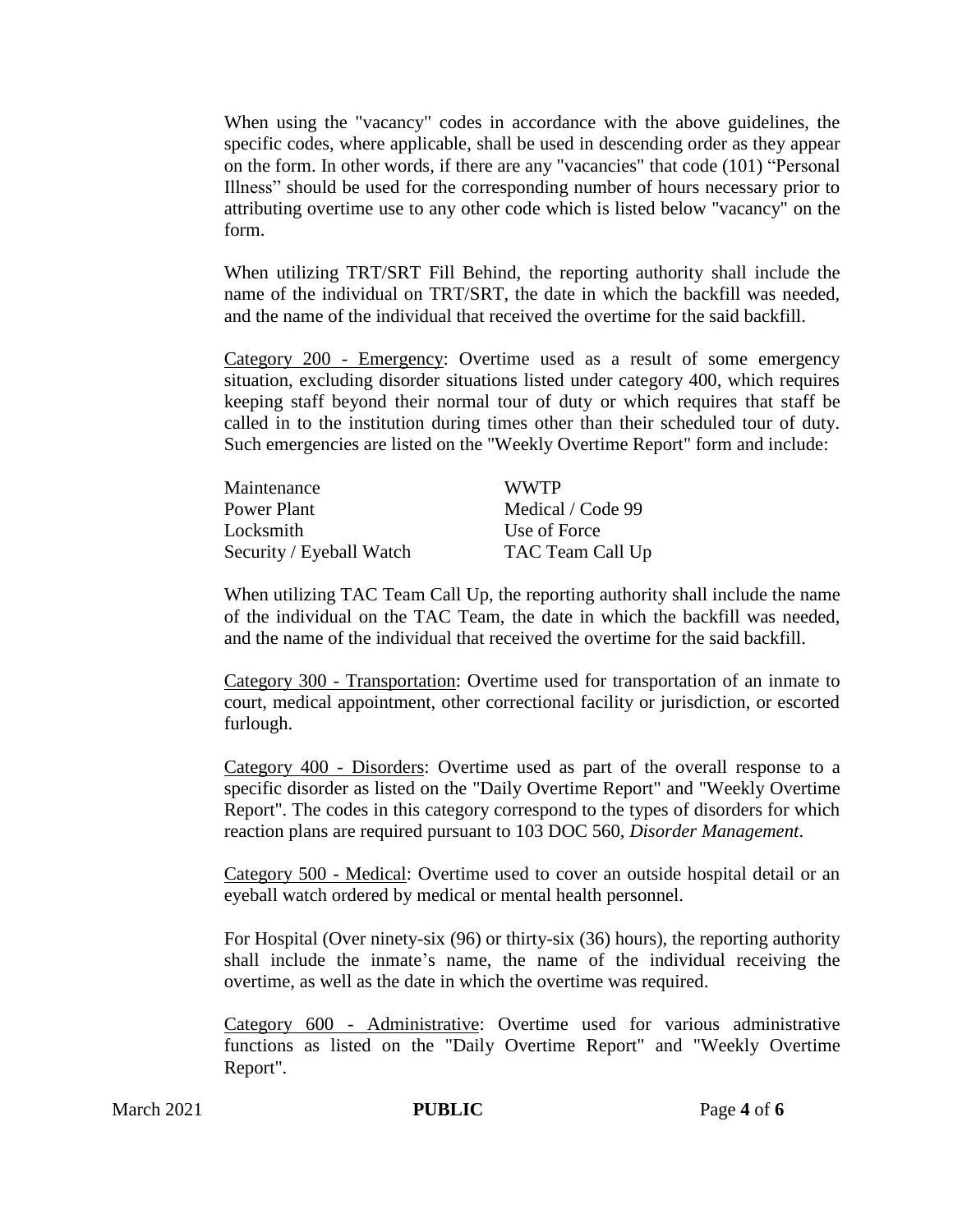For Captains, the reporting authority shall provide the name of the Captain receiving overtime and the date.

Category 700 - Investigations: Overtime used for I.P.S. investigations or operations, K-9, shakedowns, investigations by personnel other than I.P.S., and arrests.

Category 800 - Special Details: Overtime used for very specific purposes as indicated by the codes listed on the "Daily Overtime Report" and "Weekly Overtime Report". Note that overtime incurred by the locksmith, armorer, or tool control officer shall be coded under this category only when the specific project or detail is not appropriately coded within category 200 - Emergency.

All overtime reported for Honor Guard Detail shall be accompanied by a list of the names of those individuals receiving the overtime as well the dates in which it was required.

Category 900 - Outside/D.P.W. Work Crews: Overtime used to cover outside inmate work crews. These shall be coded as either a highway crew or all other types of work crews.

For those inmate work crews where the Department receives reimbursement (901 Reimbursable Crews), the reporting authority shall provide the name of the agency, city, town, etc, which is providing reimbursement.

Category 1000 - Other: Overtime used for very specific purposes which cannot be coded within any other category. The use of this category shall be strictly limited to the reasons listed on the "Daily Overtime Report" and "Weekly Overtime Report".

All codes utilized in this category shall be approved by the Budget Director.

Category 1100 - Non-Custodial: Overtime incurred by all non-custodial staff for any reason. Overtime within this category is coded according to the specific department incurring the overtime, regardless of the reason. Note that code 1202 Administrative refers to non-management administrative personnel such as confidential secretaries, administrative assistants, etc.

#### **210A.03 RESPONSIBLE STAFF**

The Budget Director under the supervision of the Director of Administrative Services, shall be responsible for the monitoring and implementation of this policy throughout the Department.